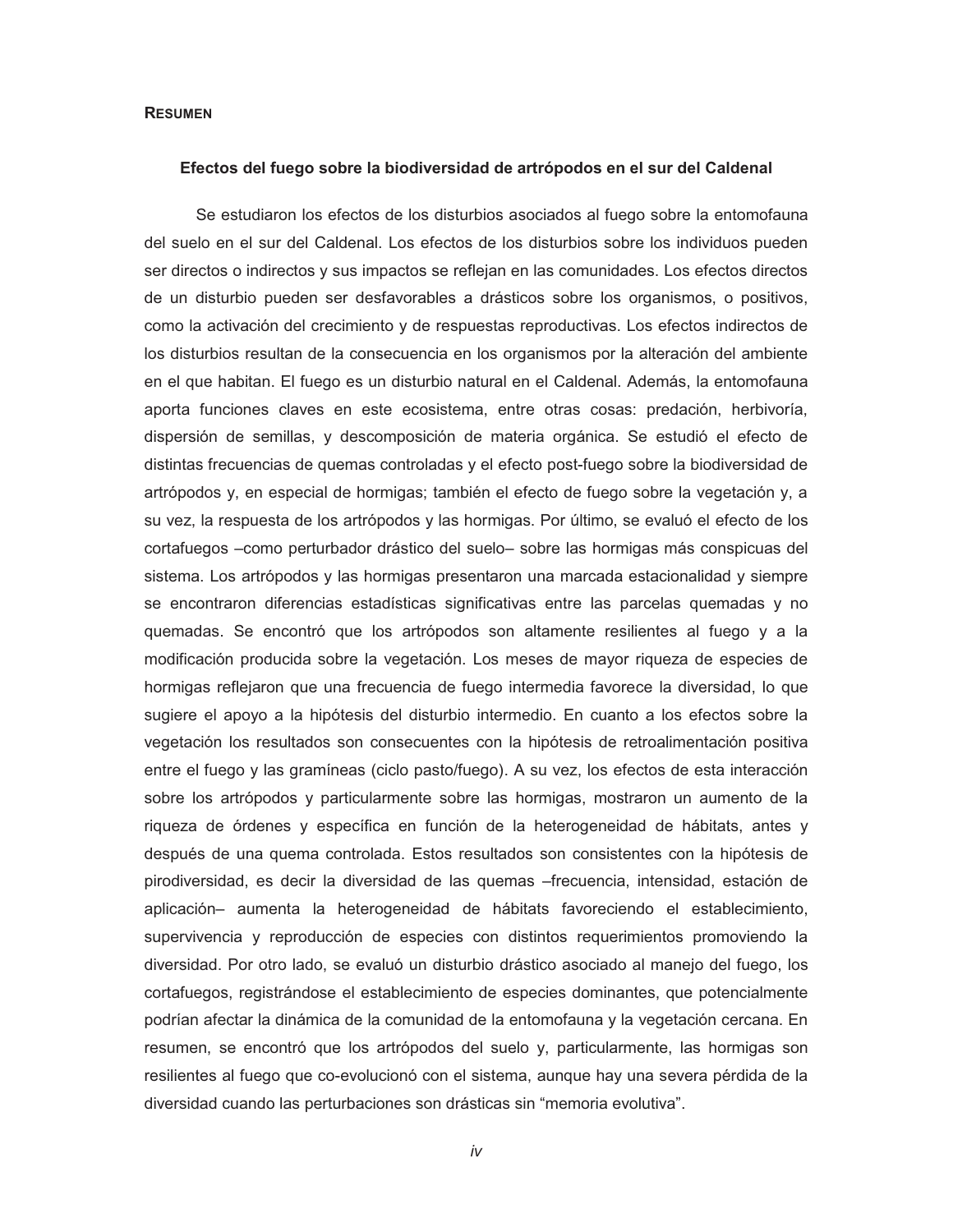# **ABSTRACT**

#### **Effects of fire on the biodiversity of arthropods in the south of Caldenal**

The effects of disturbances associated with fire on soil arthropods were studied in the south of the Caldenal. The effects of disturbances on individuals may be direct or indirect and their impacts are reflected in their communities. The direct effects of a disturbance may be unfavourable or drastic for the organisms, or positive, such as the activation of growth and reproduction. The indirect effects of distubances are caused by modification of the habitat. Fire is a natural disturbance in the Caldenal and the functions contributed by the insect fauna are key to this ecosystem: predation, herbivory, seed dispersal and decomposition of organic matter. The effect of different frequencies of controlled burns was studied, as well as the post-fire effect on the biodiversity of arthropods, particularly ants. The effect of fire on the vegetation and how this affected the arthropods and ants was also studied. Lastly the effect of fire breaks was evaluated –as a drastic disturbance to the soil– on the most comspicuous ants in the system. The arthropods and ants showed a marked seasonality and significant differences were always found between the burnt and unburnt plots. It was found that arthropods are highly resilient to fire and to the consequent modification of the vegetation. In the months of greatest species richness of the ants it was shown that an intermediate fire frequency favoured diversity, which agrees with the intermediate disturbance hypothesis. In regards to the effects of fire on the vegetation, the results are consistent with the hypothesis of positive feedback between fire and grass (grass/fire cycle). Moreover, the effects of this interaction on arthropods, and on ants in particular, showed an increase in richness in function of the heterogeneity of the habitat, before and after a controlled burn. These results are consistent with the hypothesis of pyrodiversity, *i.e.*, the diversity of fire –frequency, intensity, season of application–, as increases in the environmental heterogeneity favour the establishment, survival and reproduction of species with different requirements, which promotes diversity. Firebreaks, a drastic disturbance associated with the management of fire, were evaluated by recording the establishment of dominant species that might potentially affect the dynamics of the insect community and surrounding vegetation. In conclusion, it was found that soil arthropods and ants are resilient to fire since they underwent co-evolution within the system, although there is a severe loss of diversity when disturbances are more drastic, without "evolutionary memory".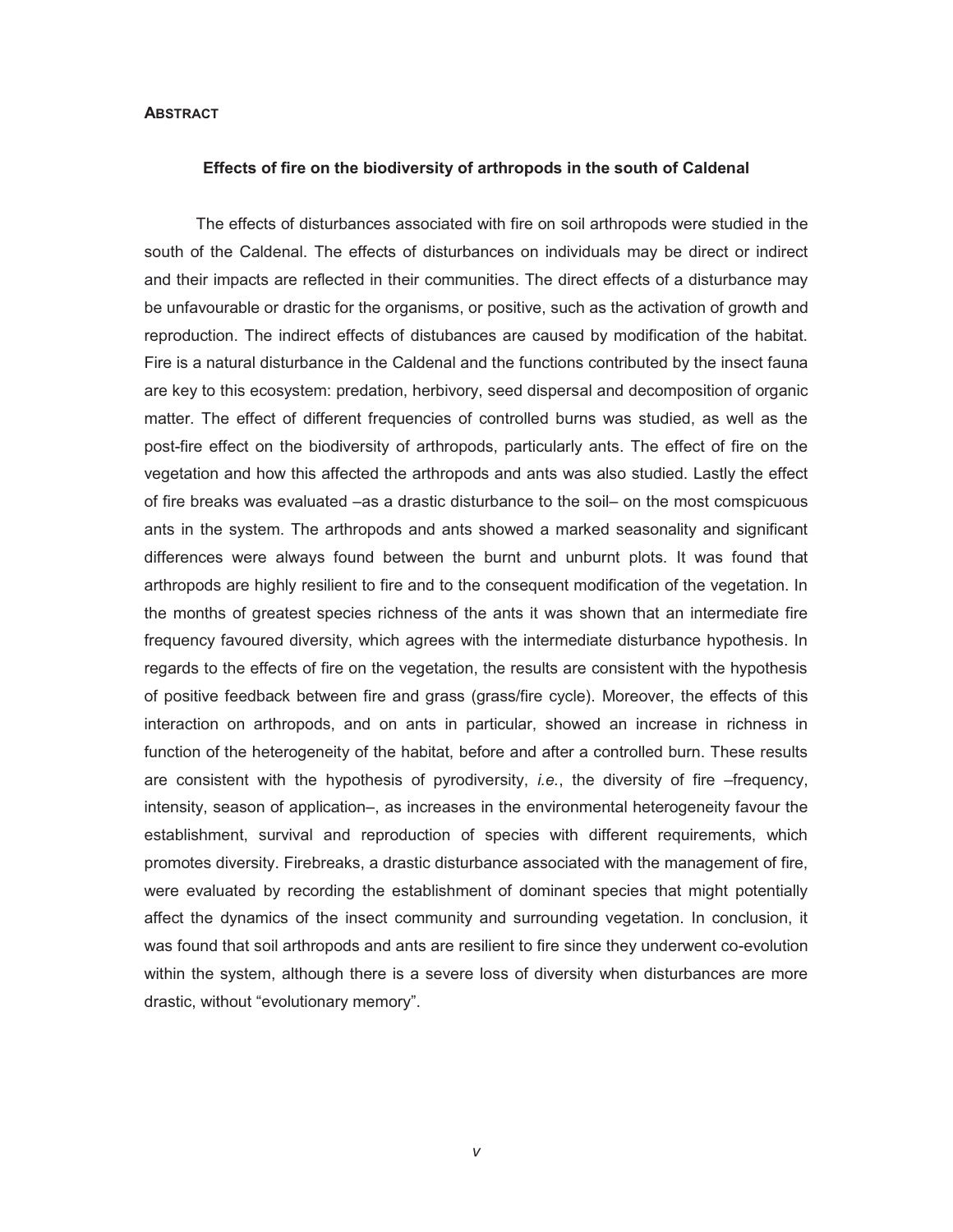### **BIBLIOGRAFÍA**

- Agosti D. y L.E. Alonso. 2000. *The ALL protocol: a standard protocol for the collection of ground-dwelling ants*, pp. 204-206. En D. Agosti, J. D. Majer, L. E. Alonso, y T. R. Schultz (eds.), Ants: standard methods for measuring and monitoring biodiversity. Smithsonian Institution Press, Washington, DC.
- Agosti D., J.D. Majer, L.E. Alonso, y T.R. Schultz 2000. *Ants: standard methods for measuring and monitoring biodiversity*. Smithsonian Institution Press, Washington, DC.
- Andersen A.N. 1990. The use of ant communities to evaluate change in Australian terrestrial ecosystems: a rewiew and a recipe. *Proceedings of the Ecological Society of Australia*  16: 347-357.
- Andersen A.N. 1999. My bioindicator o yours? Making the selection. *Journal of Insect Conservation* 3: 61-64.
- Andersen A.N. y A.L. Yen 1985. Immediate effects of fire on ants in the semi-arid mallee region of north-western Australia. *Australian Journal of Ecology* 10: 25-30.
- Andersen A.N. y W.J. Müller 2000. Arthropod responses to experimental fire regimes in an Australian tropical savannah: ordinal-level analysis. *Australian Journal of Ecology*, 25: 199-209.
- Andersen A.N., B.D. Hoffmann, W.J. Müller, y A.D. Griffiths 2002. Using ants as bioindicators in land management: simplifying assessment of ant community responses. *Journal of Applied Ecology* 39(1): 8-17.
- Andersen A.N., C.L. Parr, L. Lowe y W. Müller 2007. Contrasting fire-related resilience of ecologically dominant ants in tropical savannas of northern Australia. *Diversity and Distributions*, 13(4): 438-446.
- Andersen A.N., G.D. Cook, L.K. Corbett, M.M. Douglas, R.W. Eager, J. Russell-Smith, S.A. Setterfield, R.J. Williams y J.C.Z. Woinarski. 2005. Fire frequency and biodiversity conservation in Australian tropical savannas: implications from the Kapalga fire experiment. *Austral Ecology* 30:155-167.
- Andersen A.N., T. Hertog y J.C.Z. Woinarski 2006. Long-term fire exclusion and ant community structure in an Australian tropical savanna: congruence with vegetation succession. *Journal of Biogeography* 33(5): 823-832.
- Andersen, A N., G.D. Cook y R.J. Williams, eds. 2003. *Fire in tropical savannas: the Kapalga experiment.* Springer, New York.
- Anderson V.J. y D.D. Briske 1995. Herbivore-induced species replacement in grasslands: is it driven by herbivory tolerance or avoidance. *Ecological Applications* 5 (4): 1014-1024.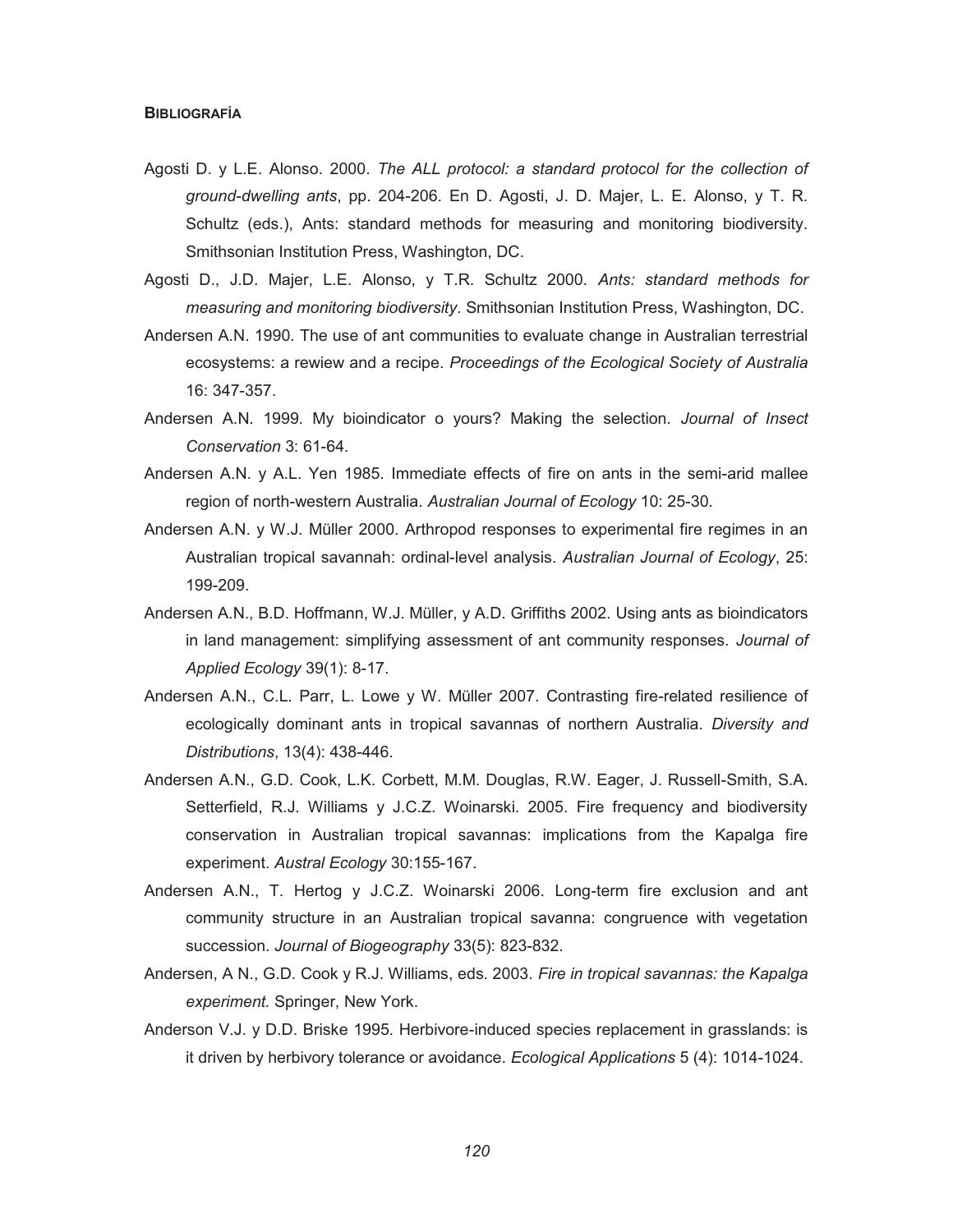- Andrew N., L. Rodgerson y A. York 2000. Frequent fuel-reduction burning: the role of logs and associated leaf litter in the conservation of ant biodiversity. *Austral Ecology* 25(1): 99-107.
- Archer S. 1994. *Woody plant encroachment into southwestern grassland savannas: Rates, patterns and proximate causes*: 13-68. En:Ecological Implications of Livestock Herbivory in the West (Eds. Vavra, M., Laycock, W.A. and Pieper, R.D.). Society of Range Management, Denver.
- Arcila A.M. y F. Lozano-Zambrano 2003. *Hormigas como herramienta para la bioindicación y el monitoreo*, pp. 159-166. En F. Fernández, ed., *Introducción a las hormigas de la región neotropical*. Instituto de Investigación de Recursos Biológicos Alexander von Humboldt, Bogotá, Colombia.
- Armani A. y E. Quirán 2007. Evaluacion cualitativa y cuantitativa de la oferta y cosecha de biomasa herbácea por *Acromyrmex striatus* Roger (Hymenoptera: Formicidae) en la provincia de La Pampa, Argentina. *Gayana* 71(2): 203-206.
- Arturi M. 2006. Situación ambiental en la Ecorregión Espinal. *En*: A.D. Brown y J. Corcuera (eds.) *Situación Ambiental Argentina 2005*. Editorial Fundación Vida Silvestre Argentina. Buenos Aires.
- Beever E.A. y J.E. Herrick 2006. Effects of feral horses in Great Basin landscapes on soils y ants: Direct and indirect mechanisms. *Journal of Arid Environments* 66(1): 96-112.
- Bestelmeyer B.T. 1997. Stress-tolerance in some Chacoan dolichoderine ants: implications for community organization and distribution. *Journal of Arid Environments* 35: 297-310.
- Bestelmeyer B.T. 2000. The trade-off between thermal tolerance and behavioural dominance in a subtropical South American ant community. *Journal of Animal Ecology* 69: 998- 1009.
- Bestelmeyer B.T. 2005. Does the desertification diminish biodiversity? Enhancement of ant diversity by shrub invasion in southwestern USA. *Diversity and Distribution* 11: 45-55.
- Bestelmeyer B.T. y J.A. Wiens 1996. The effects of land use on the structure of groundforaging ant communities in the Argentine Chaco. *Ecological Applications* 6: 1225- 1240.
- Blair J.M., T.C. Todd y M.A. Callaham 2000. *Responses of grassland soil invertebrates to natural and anthropogenic disturbances.* pp. 45-71. En: Coleman D.C. Coleman, P.F. Hendrix. Invertebrates as Webmasters in Ecosystems. CABI Publishing.
- Bollazzi M. y F. Roces 2007. To build or not to build: circulating dry air organizes collective building for climate control in the leaf-cutting ant *Acromyrmex ambiguus*. *Animal Behaviour* 74(5): 1349-1355.
- Bond W.J. y B.W. Van Wilgen 1996. *Fire and plants*. Chapman y Hall, London.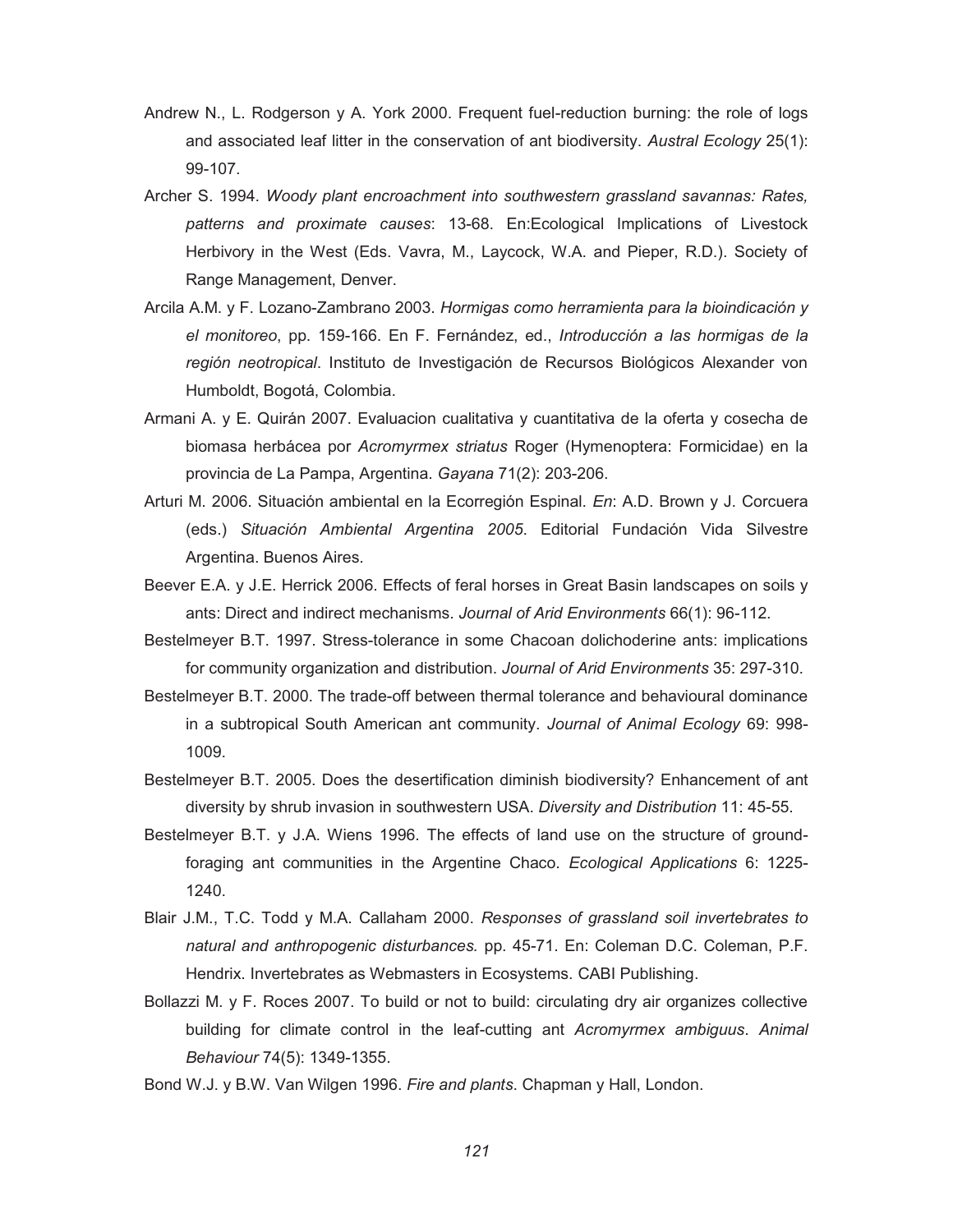- Bóo R.M. 1990. Algunos aspectos a considerar en el empleo del fuego. *Revista de la Facultad de Agronomía de la UN de La Pampa* 5: 63-80.
- Bóo R.M. y D.V. Peláez 1991. Ordenamiento y clasificación de la vegetación en un área del sur del Distrito del Caldén. *Boletín Sociedad Argentina de Botánica* 227(3-4): 135- 141.
- Bóo R.M., D.V. Peláez, S.C. Bunting, M.D. Mayor y O.R. Elía 1997. Effect of fire on woody species in central semi-arid Argentina. *Journal of Arid Environments* 35: 87-94.
- Bóo R.M., D.V. Peláez, S.C. Bunting, O.R. Elía y M.D. Mayor 1996. Fire effects on grasses in central semi-arid Argentina. *Journal of Arid Environments* 32: 259-269.
- Bowman D.M.J.S. y B.P. Murphy 2010. *Fire and biodiversity*. Pp. 163-178. En: N.S. Sodhi y P.R. Ehrlich, Eds. Conservation Biology for All. Oxford University Press, Oxford, UK.
- Bran D.E., G.A. Cecchi, J.J. Gaitán, A.J. Ayesa y C.R. López 2007. Efecto de la severidad de quemado sobre la regeneración de la vegetación en el Monte Austral. *Ecología Austral* 17(1): 123-131.
- Braun-Blanquet J.1979. *Fitosociología*. *Bases para el estudio de las comunidades vegetales*. Ed. H. Blume. Madrid.
- Brown A.D. y J. Corcuera 2006. *Situación Ambiental Argentina 2005*. Editorial Fundación Vida Silvestre Argentina. Buenos Aires.
- Bucher E.H. y R. Montenegro 1974. Hábitos forrajeros de cuatro hormigas simpátridas del género *Acromyrmex* (Hymenoptera, Formicidae). *Ecología* 2(1):47-53.
- Busso C.A. 1997. Towards an increased and sustainable production in semiarid rangelands of Central Argentina: Two decades of research. *Journal of Arid Environments* 36: 197- 210.
- Cabrera A.L. 1976. *Regiones Fitogeográficas Argentinas*. Enciclopedia Argentina de Agricultura y Jardinería. 2ª. Edición. Tomo II. ACME SACI. Buenos Aires.
- Cano E. 1988. *Pastizales naturales de La Pampa*. Tomo I: Descripción de las especies más importantes. Convenio AACREA – Gob. De La Pampa.
- Cano E., H.D. Estelrich y H. Holgado. 1985. Acción del fuego en los estratos graminosos y arbustivos de un bosque de caldén. *Revista de la Facultad de Agronomía* (La Pampa, Argentina) 1: 81-96.
- Castelli L.M. y M.A. Lazzari 2002. Impact of fire on soil nutrients in central semiarid. Argentina. *Arid Land Research and Management* 16(4): 349-364.
- Chafer C.J., M. Noonan y E. Macnaught 2004. The post-fire measurement of fire severity and intensity in the Christmas 2001 Sydney wildfires. *International Journal of Wildland Fire* 13: 227-240.
- Clements F.E. 1916. *Plant succession: Analysis of the development of vegetation*. Carnegie Institute of Washington Publication, N° 242. Washington D.C.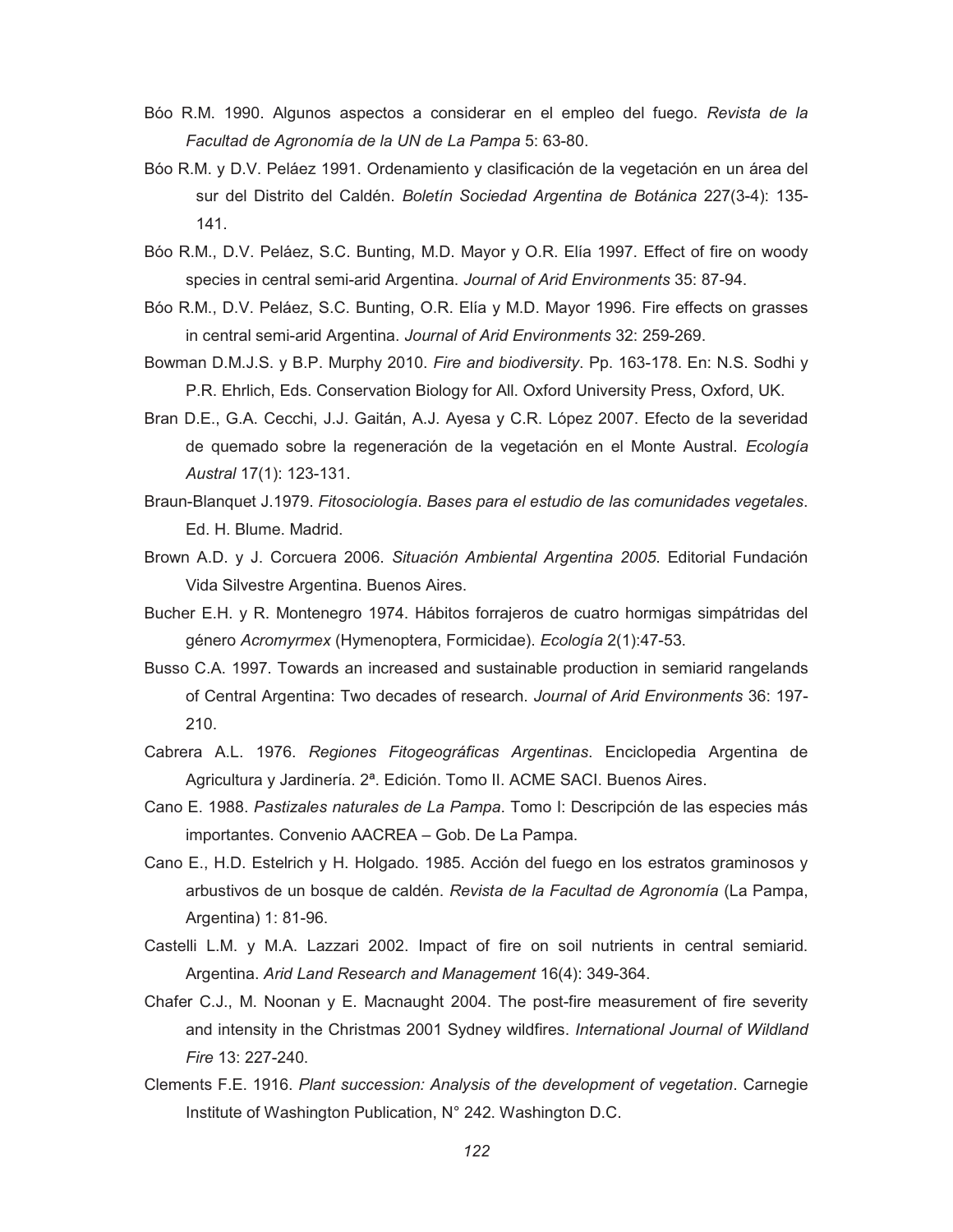- Colwell R.K. y J.A. Coddington 1994. Estimating terrestrial biodiversity through extrapolation. *Philosophical Transactions of the Royal Society (Series B)* 345: 101-118.
- Comparatore V.M., M.M. Martinez, A.I. Vassallo, M. Barg y J.P. Isacch 1996. Abundancia y relaciones de hábitat de aves y mamíferos en pastizales de paja colorada manejados con fuego. *Interciencia* 21: 228– 237.
- Connell, J.H. 1978. Diversity in tropical rainforests and coral reefs. *Science* 99: 1302-1310.
- Cottingham K.L., J.T. Lennon y B.L. Brown 2005. Knowing when to draw the line: designing more informative ecological experiments. *Frontiers in Ecology and the Environment* 3: 145-152.
- D´antonio C.M. y P.M. Vitousek 1992. Biological invasions by exotic grasses, the grass/fire cycle, and global change. Annual Review of Ecology, Evolution, and Systematics 23: 63-87.
- de Villalobos A.E., D.V. Peláez y O.R. Elia 2005. Factors related to establishment of *Prosopis caldenia* Burk. Seedlings in central rangelands of Argentina. *Acta Oecologica*  27: 99-106.
- DeMers M.N. 1993. Roadside ditches as corridors for range expansion of the western harvester ant (*Pogonomyrmex occidentalis* Cresson). *Landscape Ecology* 8(1): 93-102.
- Distel R.A. y R.M. Bóo 1995. *Vegetation states and transitions in temperate semiarid rangelands of Argentina*, Fifth Int. Range. Cong., Salt Lake City, Utah, July 23-24, pp. 117-18.
- Dunn R.R., C. Parker y N.J. Sanders 2007. Null models and temporal patterns of diversity: assessing the biotic and abiotic controls on ant community structure. *Biological Journal of the Linnaean Society* 91: 191-201.
- Farji-Brener A.G. 1992. Modificaciones al suelo realizadas por hormigas cortadoras de hojas (Formicidae, Attini): una revisión de sus efectos sobre la vegetación. *Ecología Austral*  2(1): 87-94.
- Farji-Brener A.G. 1996. Posibles vıas de expansion de la hormiga cortadora de hojas *Acromyrmex lobicornis* hacia la Patagonia. *Ecología Austral* 6(2): 144-150.
- Farji-Brener A.G. y L. Ghermandi 2008. Leaf-cutting ant nests near roads increase fitness of exotic plant species in natural protected areas. *Proceedings of the Royal Society – Series B.* 1431-1440.
- Farji-Brener A.G., J.C. Corley y J. Bettinelli 2002. The effects of fire on ant communities in north-western Patagonia: the importance of habitat structure and regional context. *Diversity and distributions* 8: 235-243.
- Fernández O.A., Bóo R.M. y L.F. Sánchez 1989. *South american shrublands*: 25-29. En: The Biology and Utilization of Shrubs (Ed. Mc Kell, C.M.). Academic Press, New York. pp. 25-59.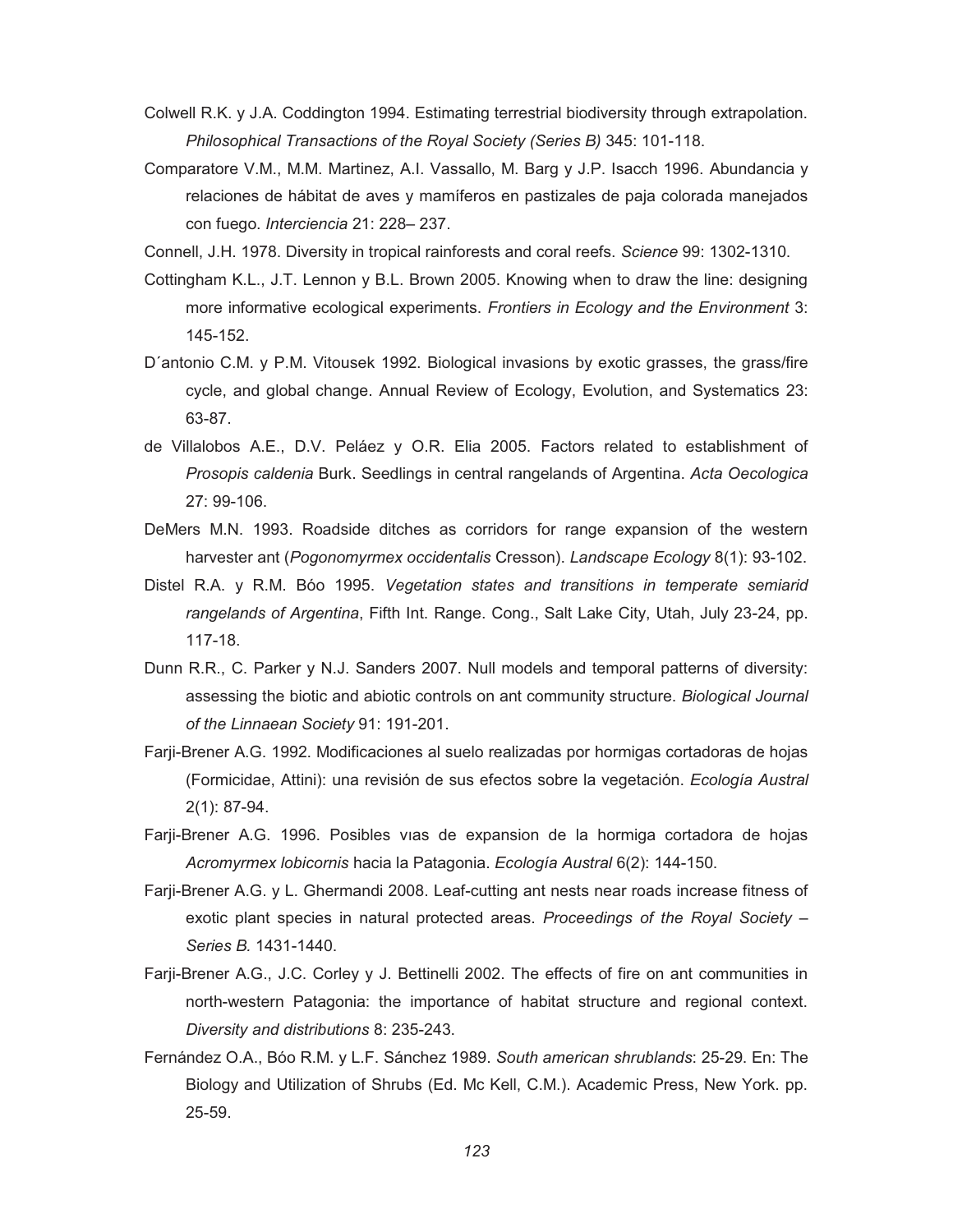- Fiori S.M. y S.M. Zalba 2003. Potential impacts of petroleum exploration y exploitation on biodiversity in a Patagonian Nature Reserve, Argentina. *Biodiversity and* Conservation 12(6): 1261-1270.
- Flores G.E., S.J. Lagos y S. Roig-Juñent 2004. Artrópodos epígeos que viven bajo la copa del algarrobo (*Prosopis flexuosa*) en la Reserva Telteca (Mendoza, Argentina). *Multequina* 13: 71-90.
- Folgarait P.J. 1998. Ant biodiversity and its relationship to ecosystem functioning: a review. *Biodiversity and Conservation* 7(9): 1221-1244.
- Franzese, J., Ghermandi, L., Bran, D., 2009. Postfire shrub recruitment in a semi-arid grassland: the role of microsites. J. Veg. Sci. 20, 251–259.
- Gardner SM, M. Cabido. G. Valladares y S. Díaz 1995. The influence of habitat structure on arthropod diversity in Argentine semi-arid Chaco forest. *Journal of Vegetation Science* 6: 349-356.
- Gaston K.J. y P.H. Willimans 1993. Mapping the world's species the higher taxon approach. *Biodiversity Letters*, 1 (1): 2-8.
- Gaston K.J., 2000. Global patterns in biodiversity. *Nature*, 405 (6783): 220-227.
- Gotelli N.J. y R.K. Colwell 2001. Quantifying biodiversity: procedures and pitfalls in the measurement and comparison of species richness. *Ecology Letters* 4: 379-391.
- Graham J.H., A.J. Krzysik, D.A. Kovacic, J.J. Duda, D.C. Freeman, J.M. Emlen, J.C. Zak, R.W. Long, M.P. Wallace, C. Chamberlin-Graham, J.P. Nutter y H.E. Balbach 2009. Species richness, equitability, and abundance of ants in disturbed landscapes. *Ecological Indicators* 9: 866-877.
- Grime, J.P. 1977. Evidence for the existence of three primary strategies in plants and its relevance to ecological and evolutionary theory. *American Naturalist* 111, 1169-1194.
- Halffter G. y M.E. Favila 2000. Cómo medir la biodiversidad. En: Péfaur, J.E. (Ed.) *Ecología Latinoamericana*. Actas III Congreso Lat. Ecol. Univ. Los Andes. CDCHT, Mérida. 29- 40.
- Harris W.N., A.S. Moretto, R.A. Distel, T.W. Bouttona y R.M. Bóo 2007. Fire and grazing in grasslands of the Argentine Caldenal: Effects on plant and soil carbon and nitrogen. *Acta Oecologica* 32 : 207-214.
- Hobbs R.J. y L.F Huenneke 1992. Disturbance, Diversity, and Invasion: Implications for Conservation. *Conservation Biology* 6: 324-337.
- Hoffmann B.D. 2003. Responses of ant communities to experimental fire regimes on rangelands in the Victoria River District of the Northern Territory. *Austral* Ecology 28: 182-195.
- Hoffmann B.D. y A.N. Andersen 2003. Responses of ants to disturbance in Australia, with particular reference to functional groups. *Austral Ecology* 28: 444-64.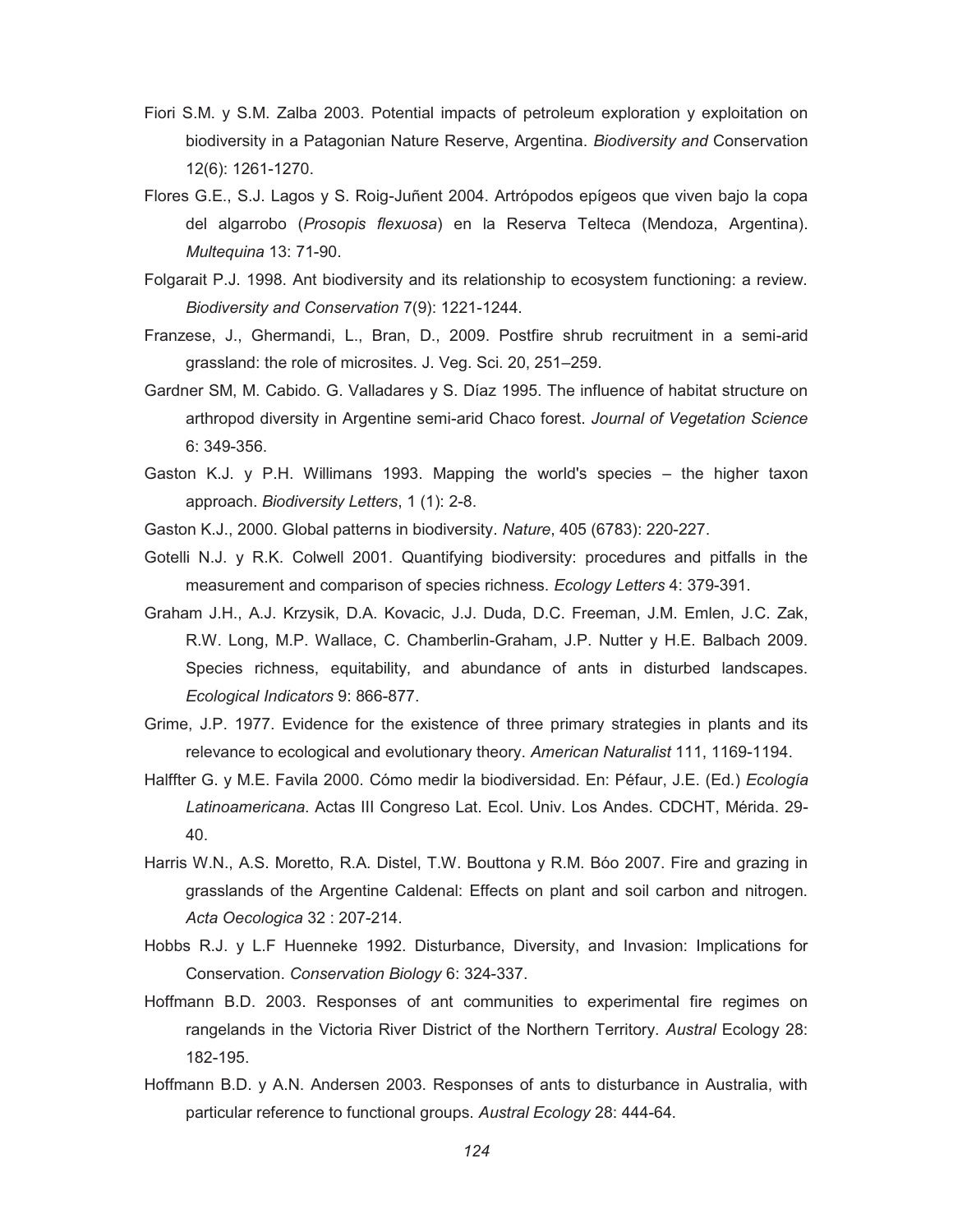- Hölldobler B. y E.O. Wilson 1990. *The Ants.* The Belknap Press of Harvard University Press, Cambridge.
- Holling C.S. 1973. Resilience and stability of ecological systems. *Annual Review Ecology and System* 4: 1-23.
- Hurberlt S.H. 1984. Pseudoreplication and the design of ecological experiments. *Ecological Monographs* 54: 187-211.
- Huston, M. 1979. A general hypothesis of species diversity. *American Naturalist,* **113**: 81- 101.
- Hutchinson G.E. 1959. Homage to Santa Rosalia or why are there so many kinds of animals. *American Naturalist* 93: 145-159.
- InfoStat 2008. *InfoStat versión 2008.* Grupo InfoStat, FCA, Universidad Nacional de Córdoba, Argentina.
- Izhaki I., D.J. Levey, y W.R. Silva 2003. Effects of prescribed fire on an ant community in Florida pine savanna. *Ecological Entomology* 28: 439-448.
- Johnson R.A. 2000. Habitat segregation based on soil texture and body size in the seedharvester ants *Pogonomyrmex rugosus* and *P. barbatus*. *Ecological Entomology* 25(4): 403-412.
- Kaspari M. 2003. *Introducción a la ecología de las hormigas*, pp 97-112. En: Fernández, F. Introducción a las hormigas de la región neotropical. Instituto Humboldt, Bogotá.
- Kaspari M., L. Alonso y S. O'Donnell 2000. Three energy variables predict ant abundance at a geographical scale. *Proceedings of the Royal Society London* B 267: 485-490.
- Kindt R. y R. Coe 2005. *Tree diversity analysis. A manual and software for common statistical methods for ecological and biodiversity studies.* Nairobi: World Agroforestry Centre (ICRAF).
- Kleineidam C., R. Ernst y F. Roces 2001. Wind-induced ventilation of the giant nests of the leaf-cutting ant *Atta vollenweideri. Naturwissenschaften* 88(7): 301-305.
- Kunst C.R., S. Bravo y J.L. Panigatti 2003. *Fuego en los Ecosistemas Argentinos*. Ediciones INTA.
- Kusnezov N. 1951. El género Pheidole en la Argentina (Hymenoptera, Formicidae). *Acta Zoologica Lilloana* 12: 5-88.
- Kusnezov N. 1953. Las hormigas en los Parques Nacionales de la Patagonia y los problemas relacionados. *Anales del Museo Nahuel Huapi* 3:105-125.
- Lamotte M. 1975. The structure and function of a tropical savannah ecosystem. *Tropical Ecological Systems –Ecological Studies,* Vol. 11. En: Golley F.B. y E. Medina), pp. 175-222. Springer-Verlag, Berlin.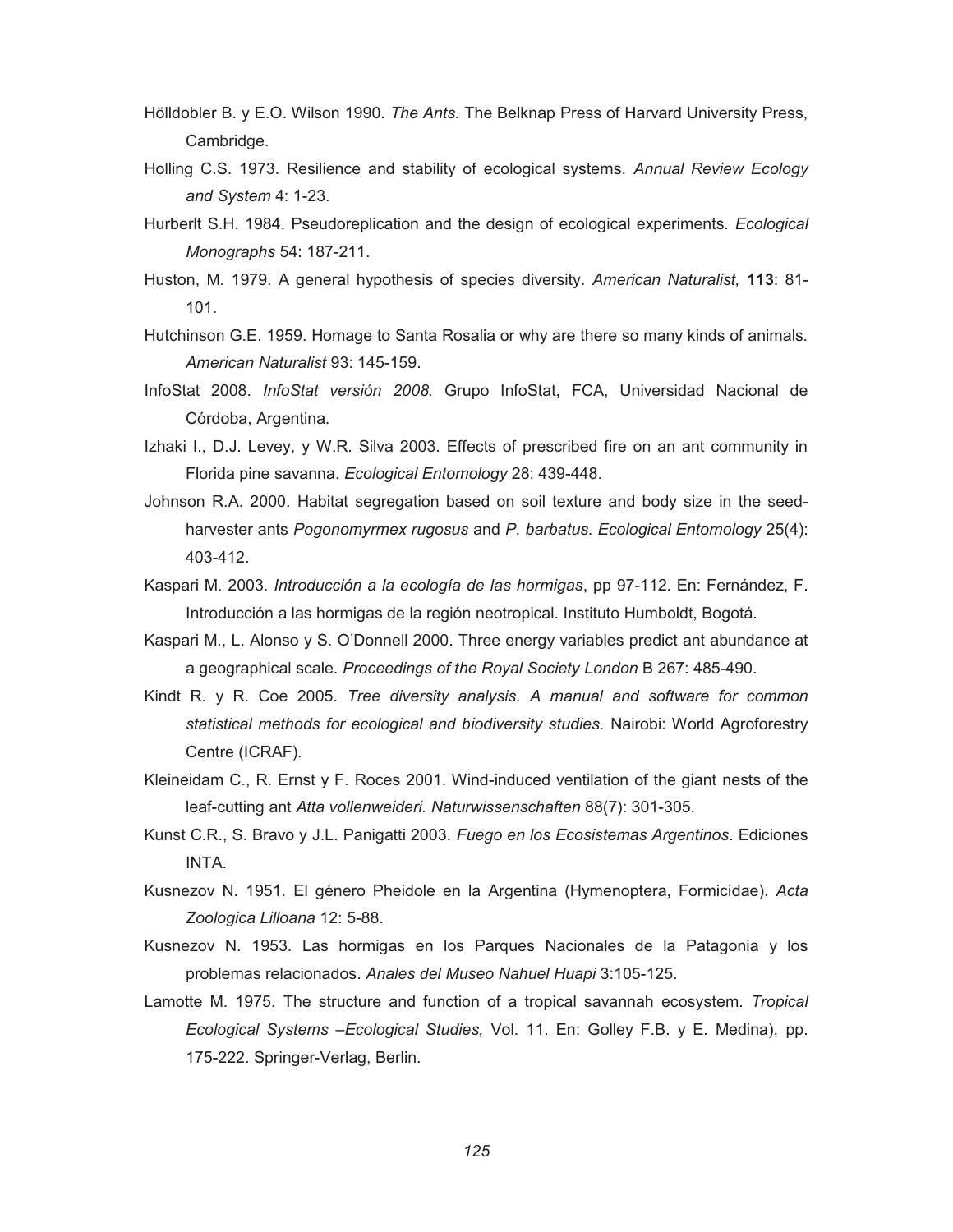- Langlands P.R., K.E.C. Brennan y D.J. Pearson 2006. Spiders, spinifex, rainfall and fire: Long-term changes in an arid spider assemblage. *Journal of Arid Environments* 67(1): 36-59.
- Lassau S.A. y D.F. Hochuli 2004. Effects of habitat complexity on ant assemblages. *Ecography* 27: 157-164.
- Llorens E.M. 1995. Viewpoint: The state and transition model applied to the herbaceous layer of Argentina's caldén forest. *Journal of Range Management* 48: 442-447.
- Lloret F. 2004. *Régimen de incendios y regeneración* En: Valladares, F. 2004. Ecología del bosque mediterráneo en un mundo cambiante. Páginas 101-126. Ministerio de MedioAmbiente, EGRAF, S. A., Madrid.
- Lussenhop J. 1981. Microbial and microarthropod detrital processing in a prairie soil. *Ecology* 62: 964-972.
- Marone L. 1990. Modifications of local and regional bird diversity after a fire in the Monte Desert, Argentina. *Revista Chilena de Historia Natural* 63: 187-195.
- Martin R.E. y D.B. Sapsis. 1992. Fires *as agents of biodiversity: pyrodiversity promotes biodiversity*. Pages 150-157 in H. M. Kerner, editor. Proceedings of the symposium on biodiversity in northwestern California, 1991, Wildland Resources Centre, University of California, Berkeley.
- McCabe D.J. y N.J. Gotelli 2000. Effects of disturbance frequency, intensity, and area on assemblages of stream macroinvertebrates. *Oecologia* 124:270-279.
- Medina A. 2007. Reconstrucción de los regímenes de fuego en un bosque de *Prosopis caldenia*, provincia de La Pampa, Argentina. *Bosque* 28(3): 234-240.
- Melbourne B.A. 1999. Bias in the effect of habitat structure on pitfall traps: An experimental evaluation. *Australian Journal of Ecology* 24(3): 228-239.
- Milesi F. y J. Lopez de Casenave 2004. Unexpected relationships and valuable mistakes: non-myrmecochorous Prosopis dispersed by messy leafcutting ants in harvesting their seeds. *Austral Ecology* 29: 558-567.
- Molina S.I. 1999. The effects of logging and grazing on the insect community associated with a semi-arid chaco forest in central Argentina. *Journal of Arid Environments* 42: 29-42.
- Monger H.C. y B.T. Bestelmeyer 2006. The soil-geomorphic template and biotic change in arid and semi-arid ecosystems*. Journal of Arid Environments* 65(2): 207-218.
- Parera A. 2003. *Efectos del* fuego *sobre la fauna silvestre.* En: Kunst, C.R., Bravo, S. y Panigatti, J.L. (Eds.), Fuego en los Ecosistemas Argentinos, pp. 71-78. Ediciones INTA.
- Parr C.I. y A.N. Andersen 2008. Fire resilience of ant assemblages in long-unburnt savanna of northern Australia. *Austral Ecology* 33: 830-838.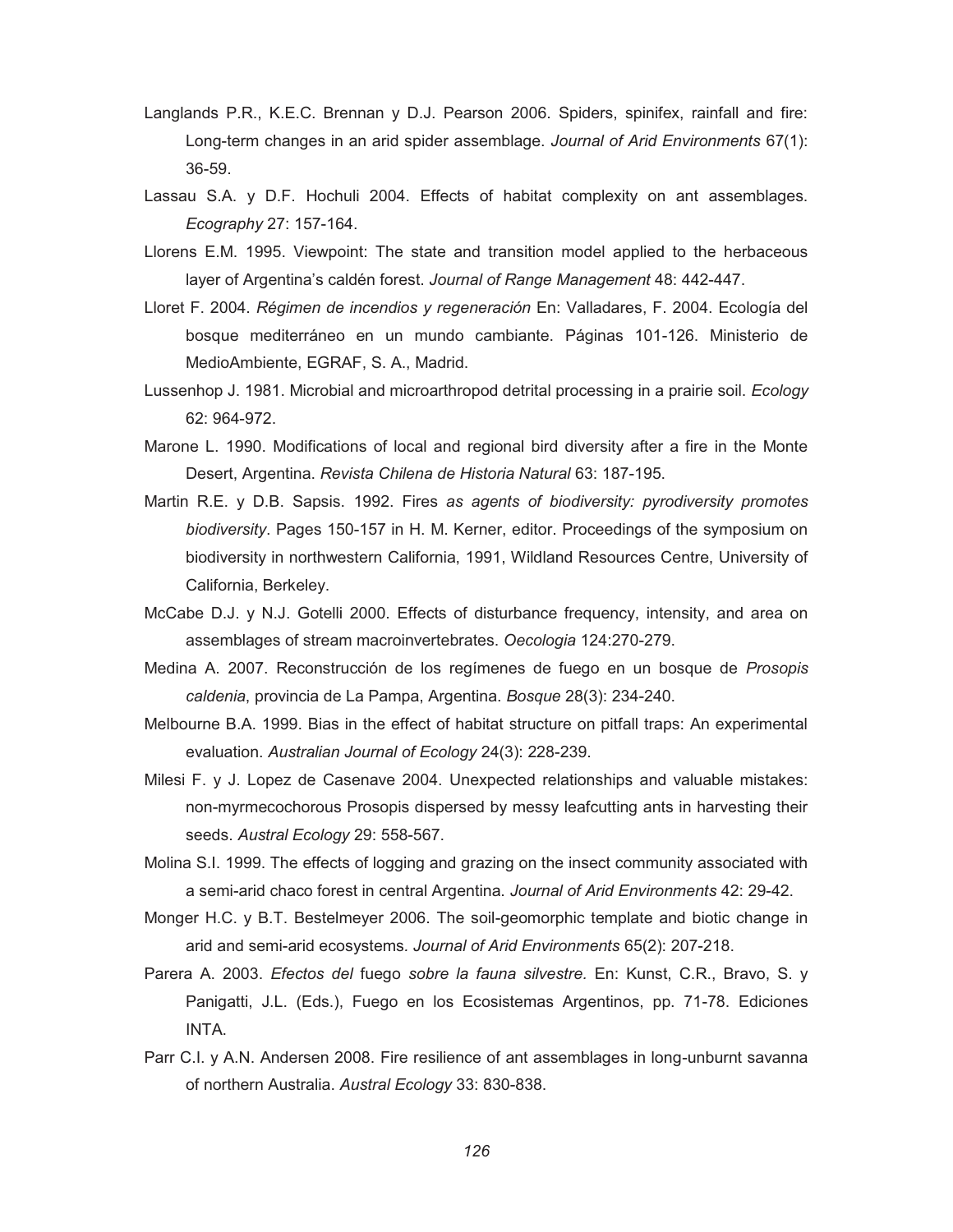- Parr C.L. y A.N. Andersen 2006. Patch mosaic burning for biodiversity conservation: a critique of the pyrodiversity paradigm. *Conservation Biology* 20: 1610-1619.
- Parr C.L. y H. Gibb 2010. *Competition and the role of dominant ants.* En: Lach L., C.L. Parr y K.L. Abbott. Ant Ecology. Oxford University Press.
- Parr C.L. y S.L. Chown 2003. Burning issues in conservation: a critique of faunal fire research in Southern Africa. *Austral Ecology* 28: 384-395.
- Parr C.l., H.G. Robertson, H.C. Biggs y S.l. Chown 2004. Response of African savanna ants to longterm fire regimes. *Journal of Applied Ecology* 41: 630-642.
- Parr C.L., W.J. Bond y H.G. Robertson 2002. A preliminary study of the effect of fire on ants Formicidae in South African savanna. *African Entomology* 10: 101-111.
- Peláez D.V. 2000. *Respuesta de gramíneas perennes nativas del Caldenal a distintas intensidades de fuego*. Tesis Doctor en Agronomía. Bahía Blanca, Universidad Nacional del Sur, Argentina.
- Pelaez D.V., H.D. Georgetti, O.A. Montenegro, O.R. Elía, G.D. Rodriguez, R.M. Bóo, M.D. Mayor y C.A. Busso 2010. Vegetation response to a controlled fire in the Monte, Argentina. *Phyton: Journal of Experimental Botany* 79:169-176.
- Peláez D.V., R.M. Bóo y M.D. Mayor. 2003. El Fuego y la Vegetación del Sur del Caldenal. En: Kunst, C.R., Bravo, S. y J.L. Panigatti (Eds.), Fuego en los Ecosistemas Argentinos, pp. 71-78. Ediciones INTA.
- Peláez D.V., R.M. Bóo, M.D. Mayor y O.R. Elía 2001. Effect of fire intensity on mortality of three perennial grass species native to central semi-arid Argentina. *Journal of Range Management* 54(5):617-621.
- Philpott S.M., I. Perfecto, I. Armbrecht y C.L. Parr 2010. *Ant diversity and function in disturbed and changing habitats.* En: Lach L., C.L. Parr y K.L. Abbott. Ant Ecology. Oxford University Press.
- Pickett S. y S. White 1985. *The ecology of natural disturbance and path dynamics*. AcademicPress, New York.
- Pirk G.I., F. di Pasquo y J. Lopez de Casenave 2009. Diet of two sympatric Pheidole spp. ants in the central Monte desert: implications for seed-granivore interactions. *Insectes Sociaux* 56: 277-283.
- Pirk G.I., Lopez de Casenave J. y Pol, R.G. 2004. Asociación de las hormigas granívoras *Pogonomyrmex pronotalis, P. rastratus* y *P. inermis* con caminos en el Monte central. *Ecología Austral* 14(1): 65-76.
- Pla L. y S.D. Matteucci 2001. Intervalos de confianza *Bootstrap* del índice de biodiversidad de Shannon. *Revista de la Facultad de Agronnomía (LUZ)*18 (3): 222-234.
- Pol R., J. Lopez de Casenave y G. I. Pirk 2010. Influence of temporal fluctuations in seed abundance on the foraging behaviour of harvester ants (*Pogonomyrmex* spp.) in the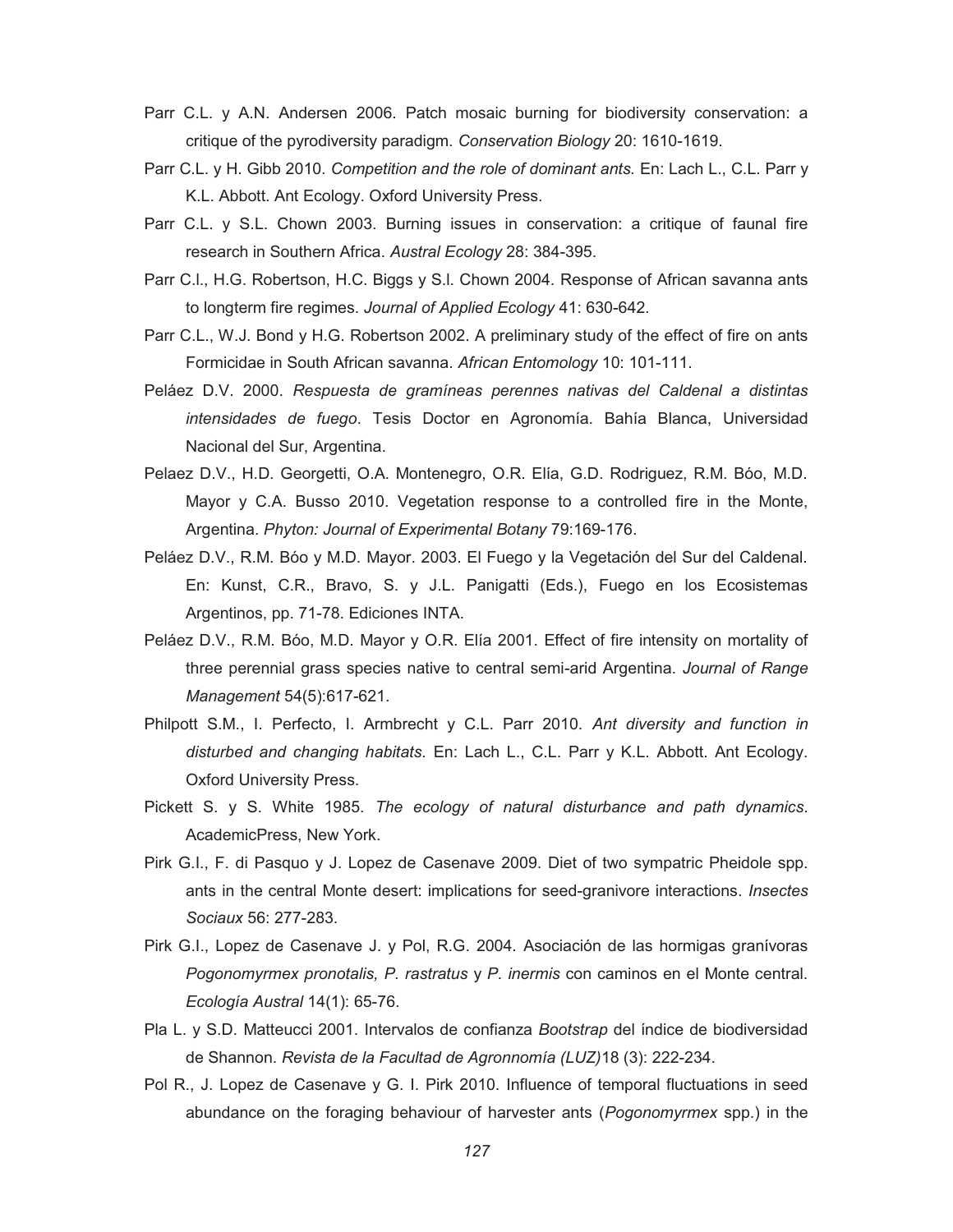central Monte desert, Argentina. *Austral Ecology* DOI: 10.1111/j.1442- 9993.2010.02153.x.

- Prieto S. E. y J.C. Ves Losada 2007. *Efecto del fuego sobre la fauna edáfica en un área del Caldenal de la provincia de La Pampa, Argentina*. Ediciones INTA, Anguil.
- Quirán E. y A. Pilati. 1997. Distribución espacial de los hormigueros de *Acromyrmex lobicornis* (Emery, 1887) en un sitio natural semiárido de la Provincia de La Pampa. *Revista de la Sociedad Entomológica Argentina* 56(1): 155-157.
- Quirán E. y A. Pilati. 1998. Estructura de los hormigueros de *Acromyrmex lobicornis* (Hymenoptera:Formicidae) en un sitio natural semiárido de La Pampa, Argentina. *Revista de la Sociedad Entomológica Argentina* 57(1): 45-48.
- Ratchford J.S., S.E. Wittman, E.S. Jules, A.M. Ellison, N.J. Gotelli y N.J. Sanders 2005. The effects of fire, local environment and time on ant assemblages in fens and forests. *Diversity and Distributions* 11(6): 487-497.
- Rios-Casanova L., A. Valiente-Banuet y V. Rico-Gray 2006. Ant diversity its relationship with vegetation and soil factors in an alluvial fan of the Tehuacan Valley, Mexico. *Acta Oecologica* 29(3): 316-323.
- Sackmann P. y A. Farji-Brener 2006. Effect of fire on ground beetles and ant assemblages along an environmental gradient in NW Patagonia: Does habitat type matter? *Ecoscience* 13(3): 360-371.
- Saint-Pierre C. y C.A. Busso 2006. Capacidad competitiva y tolerancia a la defoliación en *Stipa clarazzi, Stipa tenuis* y *Stipa ambigua. Phyton, International Journal of Experimental Botany* 75: 21-30.
- Shlisky, A., J. Waugh, P. Gonzalez, M. Gonzalez, M. Manta, H. Santoso, E. Alvarado, A. Ainuddin Nuruddin, D.A. Rodríguez-Trejo, R. Swaty, D. Schmidt, M. Kaufmann, R. Myers, A. Alencar, F. Kearns, D. Johnson, J. Smith, D. Zollner y W. Fulks. 2007. Fire, *Ecosystems and People: Threats and Strategies for Global Biodiversity Conservation*. GFI Technical Report 2007-2. The Nature Conservancy. Arlington, VA.
- Siemann E. 1998. Experimental tests of effects of plant productivity and diversity on grassland arthropod diversity. *Ecology* 79: 2057-2070.
- Sousa W.R. 1984. The role of disturbance in natural communities. *Ann. Rev. Ecol. Syst*. 15: 353-392.
- Sousa W.R. 1979. Distubance in marine intertidal boulder fields: the nonequilibrium maintenance of species diversity. *Ecology* 60, 1225-1239.
- Spellerberg I.F. 1998. Ecological effects of roads and traffic: a literature review. *Global Ecology and Biogeography* 7(5): 317-333.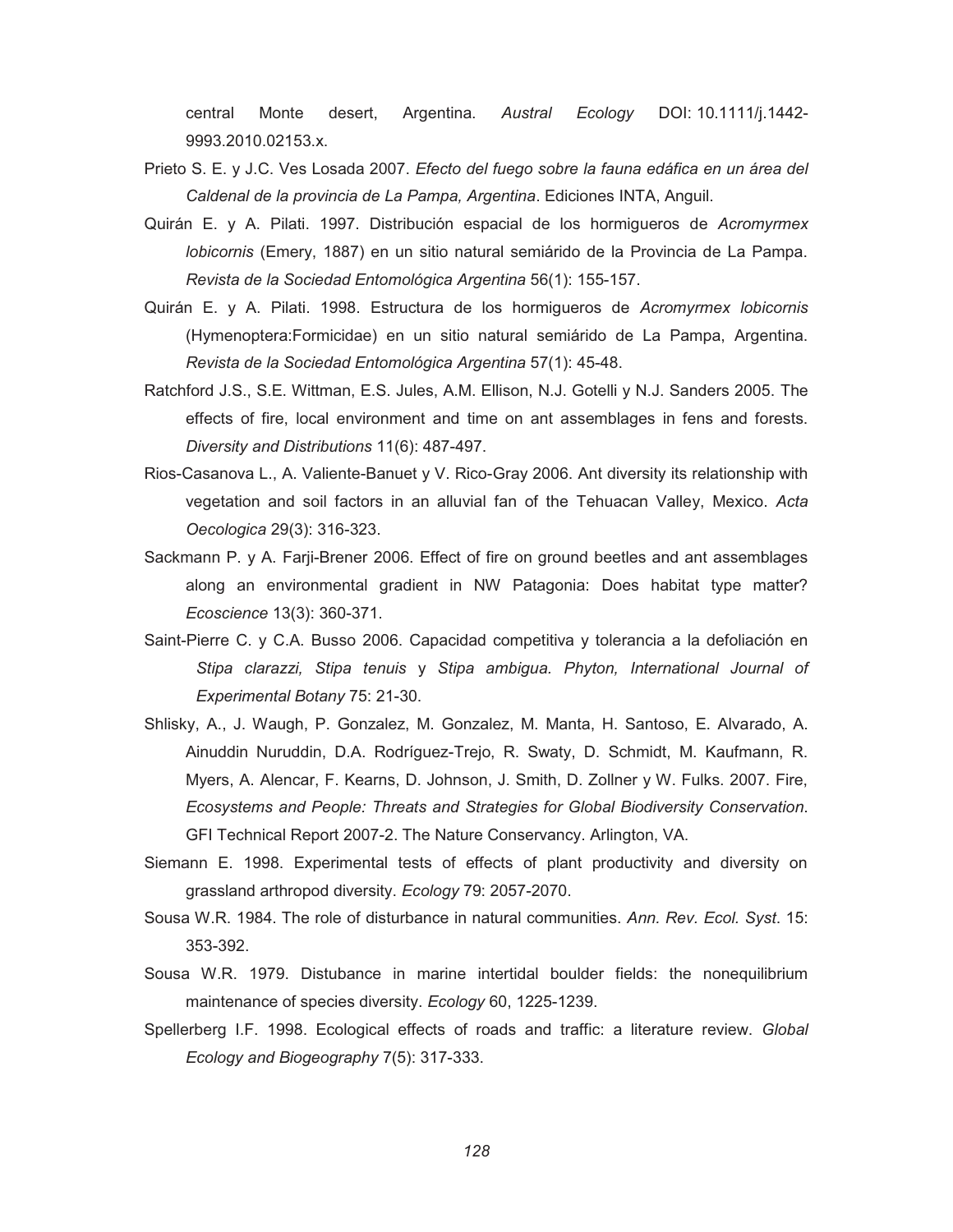- Swengel A.B. 2001. A literature review of insect responses to fire, compared to other conservation managements of open habitats. *Biodiversity and Conservation,* 10 1141- 1169.
- Tasker L., J. Baker. y R.J. Whelan 2006. Applying for recent advances in vital attributes analysis to management of fire for biodiversity conservation. *Proceedings of the Bushfire 2006 [Life in a fire-prone environment – translating science into practice]*  Conference. Griffith University: Brisbane, Australia.
- Terranella A.C., L. Ganz y J.J. Ebersole 1999. Western harvester ants prefer nest sites near roads and trails. *Southwestern Naturalist* 44(3): 382-384.
- Threadgill E.D. 1982. Residual tillage effects as determined by cone index. *Transactions of the ASAE, St. Joseph* 25(4): 859-863.
- Tizón F.R. y E.M. Quirán 2009. Hormigas (Hymenoptera: Formicidae) del distrito fitogeográfico del Caldenal, Argentina. *Revista de la Sociedad Entomológica Argentina*  68(3-4): 365-367.
- Tizón F.R., D.V. Peláez y O.R. Elía, 2010. The influence of controlled fires on a vegetation community in the south of the Caldenal and its relationship with a regional model of states and transitions*. Phyton: Journal of Experimental Botany* 79: 4-11.
- Trombulak S.C. y C.A. Frissell 2000. Review of Ecological Effects of Roads on Terrestrial and Aquatic Communities. *Conservation Biology* 14(1): 18-30.
- Underwood E.C. y B.L. Fisher 2006. The role of ants in conservation monitoring: if, when, and how. *Biological Conservation* 132(2): 166-182.
- Underwood E.C. y J.F. Quinn 2010. Response of ants and spiders to prescribed fire in oak woodlands of California. *Journal of Insect Conservation* 14:359-366.
- US Department of Agriculture 1993. *Agricultural Hand Bóok #18*, Soil Survey Division Staff, second ed. US Government Printing Office, Washington, DC.
- US Department of Agriculture 1975. Soil Taxonomy. Agriculture Handbook 436. Soil Conservation Service, Washington DC.
- Valladares, F. 2004. *Ecología del bosque mediterráneo en un mundo cambiante*. Ministerio de MedioAmbiente, EGRAF, S. A., Madrid.
- Vasconcelos H.L., E.H.M Vieira-Neto, F.M. Mundim y E.M. Bruna 2006. Roads alter the colonization dynamics of a keystone herbivore in neotropical savannas*. Biotropica*  38(5): 661-665.
- Vasconcelos H.L., M.F. Leite, J.M.S. Vilhena, A.P. Lima y W.E. Magnusson 2008. Ant diversity in an Amazonian savanna: Relationship with vegetation structure, disturbance by fire, and dominant ants. *Austral Ecology* 33: 221-231.